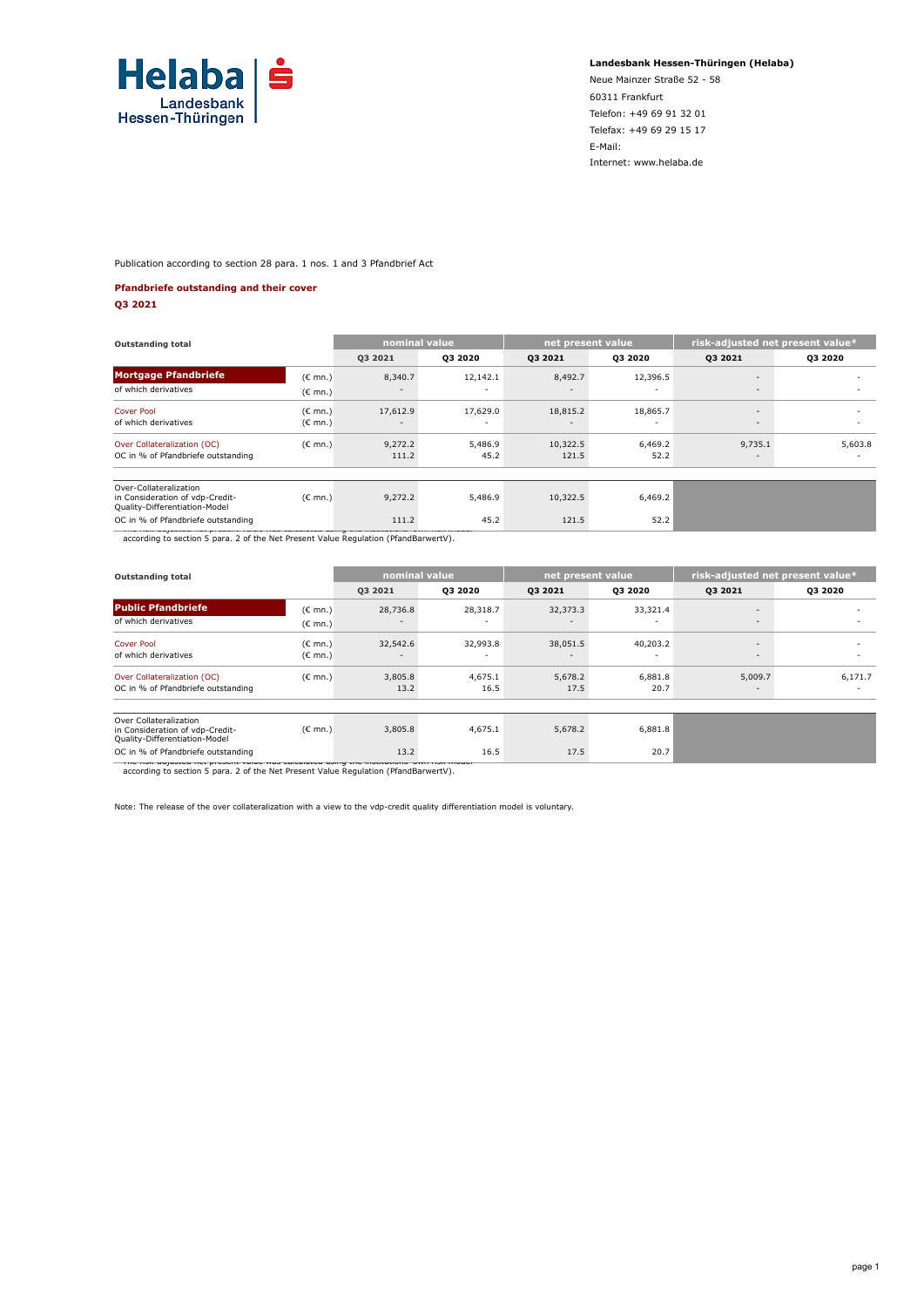# **Maturity structure of Pfandbriefe outstanding and their respective cover pools Q3 2021**

| <b>Mortgage Pfandbriefe</b>        | Q3 2021                                          |                     | Q3 2020                                          |                              |  |  |
|------------------------------------|--------------------------------------------------|---------------------|--------------------------------------------------|------------------------------|--|--|
| <b>Maturity:</b>                   | <b>Pfandbriefe outstanding</b><br>$\epsilon$ mn. | Cover pool<br>€ mn. | <b>Pfandbriefe outstanding</b><br>$\epsilon$ mn. | Cover pool<br>$\epsilon$ mn. |  |  |
| $\leq$ 0,5 years                   | 2,142.1                                          | 941.7               | 2,125.3                                          | 1,402.0                      |  |  |
| $> 0.5$ years and $\leq 1$ year    | 380.0                                            | 1,085.6             | 937.4                                            | 1,903.9                      |  |  |
| $> 1$ year and $\le$ = 1,5 years   | 1,568.6                                          | 1,332.3             | 2,139.2                                          | 845.1                        |  |  |
| $> 1.5$ years and $\leq$ = 2 years | 15.0                                             | 1,252.3             | 1,130.0                                          | 1,136.8                      |  |  |
| $> 2$ years and $\le$ = 3 years    | 1,798.0                                          | 2,913.1             | 1,575.2                                          | 2,433.2                      |  |  |
| $>$ 3 years and $\leq$ 4 years     | 2,260.0                                          | 2,746.2             | 1,798.0                                          | 2,869.0                      |  |  |
| $>$ 4 years and $\le$ = 5 years    | 7.0                                              | 2,003.8             | 2,260.0                                          | 2,041.9                      |  |  |
| $>$ 5 years and $\le$ = 10 years   | 120.0                                            | 4,996.4             | 77.0                                             | 4,820.4                      |  |  |
| $> 10$ years                       | 50.0                                             | 341.5               | 100.0                                            | 176.7                        |  |  |

| <b>Public Pfandbriefe</b>          | <b>Q3 2021</b>                                   |                              | Q3 2020                                          |                              |  |  |
|------------------------------------|--------------------------------------------------|------------------------------|--------------------------------------------------|------------------------------|--|--|
| <b>Maturity:</b>                   | <b>Pfandbriefe outstanding</b><br>$\epsilon$ mn. | Cover pool<br>$\epsilon$ mn. | <b>Pfandbriefe outstanding</b><br>$\epsilon$ mn. | Cover pool<br>$\epsilon$ mn. |  |  |
| $\epsilon$ = 0,5 years             | 1,443.8                                          | 1,147.8                      | 1,211.2                                          | 2,056.6                      |  |  |
| $> 0.5$ years and $\leq 1$ year    | 2,360.5                                          | 1,353.5                      | 2,098.2                                          | 1,320.4                      |  |  |
| $> 1$ year and $<= 1.5$ years      | 2,412.2                                          | 2,053.8                      | 1,301.1                                          | 1,184.7                      |  |  |
| $> 1.5$ years and $\leq$ = 2 years | 3,378.4                                          | 1,980.2                      | 2,357.7                                          | 1,233.7                      |  |  |
| $> 2$ years and $\leq$ = 3 years   | 4,194.9                                          | 2,654.1                      | 4,259.9                                          | 3,741.0                      |  |  |
| $>$ 3 years and $\leq$ 4 years     | 2,260.3                                          | 2,100.5                      | 2,648.3                                          | 2,374.7                      |  |  |
| $>$ 4 years and $\leq$ 5 years     | 1,725.5                                          | 2,775.9                      | 1,542.7                                          | 1,732.1                      |  |  |
| $>$ 5 years and $\le$ = 10 years   | 7,136.9                                          | 9,453.3                      | 8,283.0                                          | 9,929.9                      |  |  |
| $> 10$ years                       | 3,824.3                                          | 9,023.5                      | 4,616.6                                          | 9,420.7                      |  |  |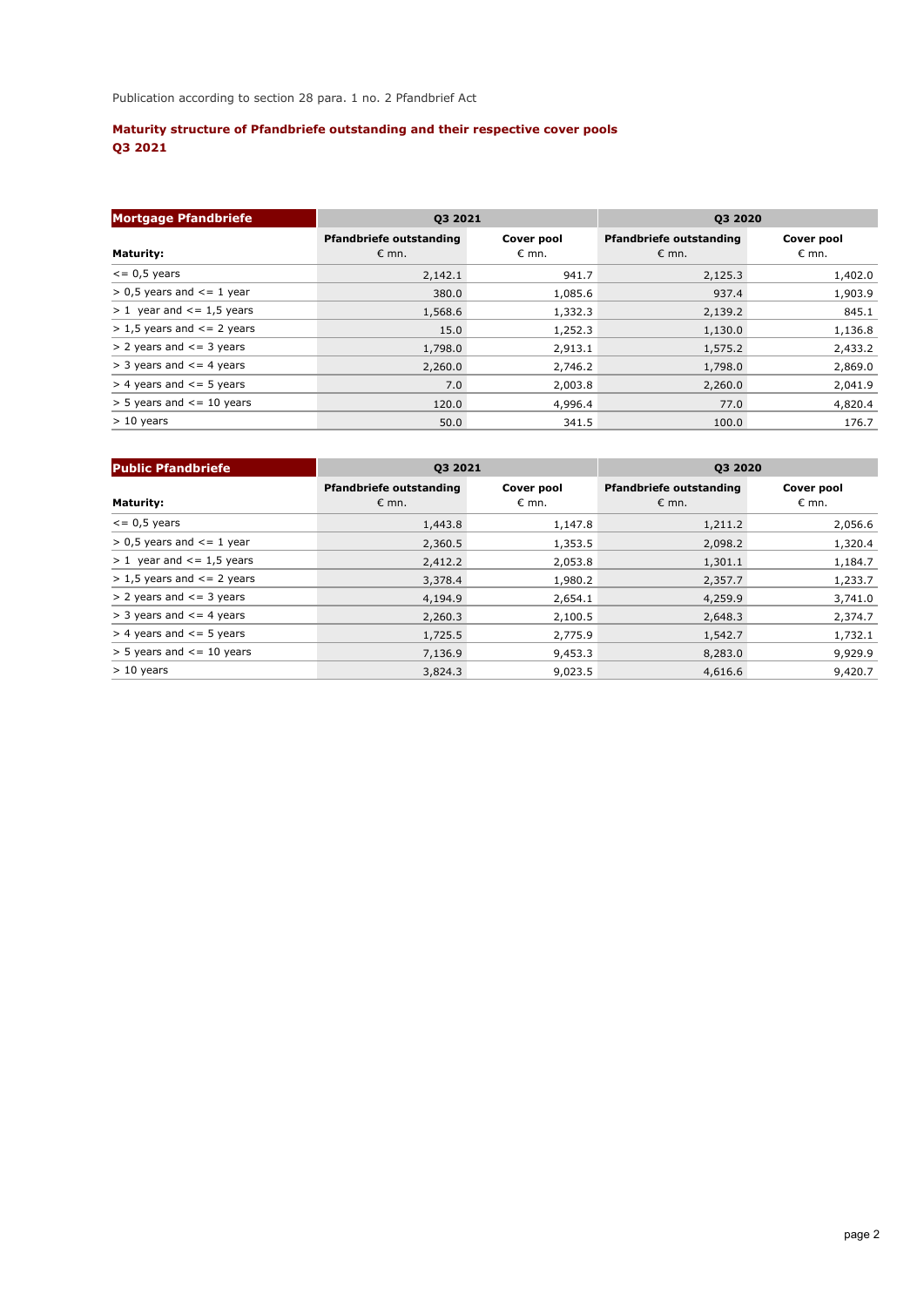Publication according to section 28 para. 2 no. 1 a Pfandbrief Act, section 28 para. 3 no. 1 Pfandbrief Act and section 28 para. 4 no. 1 a Pfandbrief Act

## **Mortgage loans used as cover for Mortgage Pfandbriefe according to their amount in tranches Q3 2021**

| <b>Cover Assets</b>                       | 03 2021<br>$\epsilon$ mn. | <b>Q3 2020</b><br>$\epsilon$ mn. |  |  |
|-------------------------------------------|---------------------------|----------------------------------|--|--|
| up to 300,000 Euros                       | 792.8                     | 608.9                            |  |  |
| more than 300,000 Euros up to 1 mn. Euros | 236.3                     | 167.2                            |  |  |
| more than 1 mn. Euros up to 10 mn. Euros  | 877.4                     | 953.3                            |  |  |
| more than 10 mn. Euros                    | 14,208.3                  | 14,298.8                         |  |  |
| Total                                     | 16,114.8                  | 16,028.2                         |  |  |

## **Cover Assets used to secure public Pfandbriefe according to their amount in tranches Q3 2021**

| <b>Cover Assets</b>                        | Q3 2021<br>$\epsilon$ mn. | Q3 2020<br>$\epsilon$ mn. |  |  |
|--------------------------------------------|---------------------------|---------------------------|--|--|
| up to 10 mn. Euros                         | 3,747.6                   | 3,781.8                   |  |  |
| more than 10 mn. Euros up to 100 mn. Euros | 8,131.2                   | 8,585.2                   |  |  |
| more than 100 mn. Euros                    | 20,634.8                  | 20,489.3                  |  |  |
| Total                                      | 32,513.6                  | 32,856.3                  |  |  |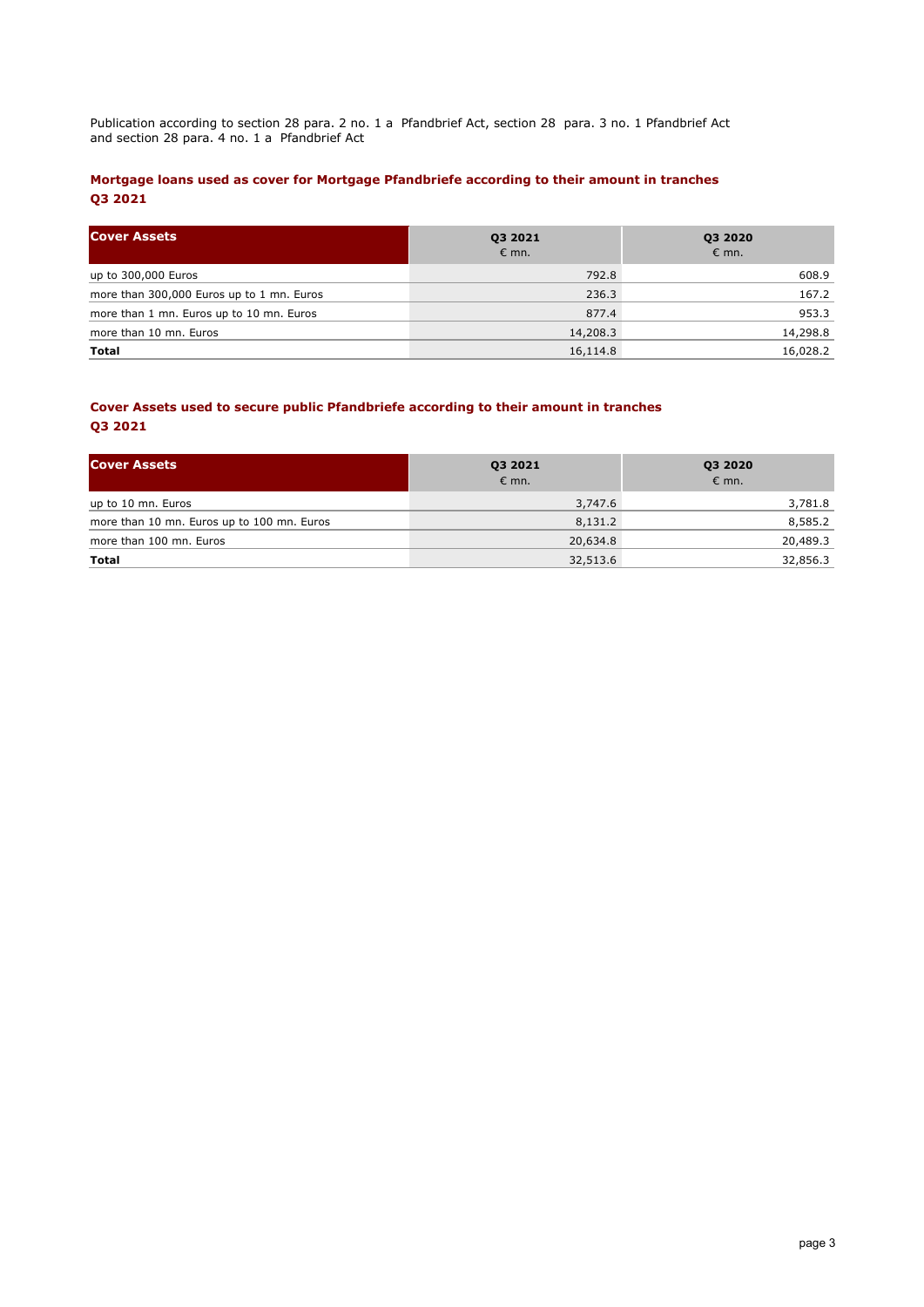#### Publication according to section 28 para. 2 no. 1 b, c and no. 2 Pfandbrief Act

#### **Volume of claims used to cover Mortgage Pfandbriefe according to states in which the real property is located, according to property type and the total amount of payments in arrears for at least 90 days as well as the total amount of these claims inasmuch as the respective amount in arrears is at least 5 percent of the claim Q3 2021**

|                       |           | <b>Cover assets</b> |                    |                   |                                    |                                         |                                  |                      |                   |                            |                            |                                       |                                                            |                  |                          | <b>Total amount</b>      | <b>Total amount of these</b>                     |
|-----------------------|-----------|---------------------|--------------------|-------------------|------------------------------------|-----------------------------------------|----------------------------------|----------------------|-------------------|----------------------------|----------------------------|---------------------------------------|------------------------------------------------------------|------------------|--------------------------|--------------------------|--------------------------------------------------|
|                       |           | <b>Total</b>        | thereof            |                   |                                    |                                         |                                  |                      |                   |                            |                            |                                       |                                                            |                  |                          | of payments              | claims inasmuch as                               |
|                       |           |                     | <b>Residential</b> |                   |                                    |                                         |                                  |                      | <b>Commercial</b> |                            |                            |                                       |                                                            |                  |                          | in arrears for           | the respective amount                            |
|                       |           |                     | Total              | thereof           |                                    |                                         |                                  |                      | <b>Total</b>      | thereof                    |                            |                                       |                                                            |                  |                          | at least 90<br>days      | in arrears is at least<br>5 percent of the claim |
|                       |           |                     |                    | <b>Apartments</b> | Single-and<br>two-family<br>houses | <b>Multiple-</b><br>family houses under | <b>Buildings</b><br>construction | <b>Building land</b> |                   | <b>Office</b><br>buildings | <b>Retail</b><br>buildings | <b>Industrial</b><br><b>buildings</b> | other<br>commercially under<br>used buildings construction | <b>Buildings</b> | <b>Building land</b>     |                          |                                                  |
| State                 | Q3        | $\epsilon$ mn.      | $\epsilon$ mn.     | $\epsilon$ mn.    | $\epsilon$ mn.                     | $\varepsilon$ mn.                       | $\epsilon$ mn.                   | $\epsilon$ mn.       | $\varepsilon$ mn. | $\epsilon$ mn.             | $\epsilon$ mn.             | $\epsilon$ mn.                        | $\epsilon$ mn.                                             | $\epsilon$ mn.   | $\epsilon$ mn.           | $\epsilon$ mn.           | $\epsilon$ mn.                                   |
| Total - all states    | year 2021 | 16,114.8            | 4,432.9            | 209.9             | 603.2                              | 3,619.2                                 | 0.5                              | 0.1                  | 11,681.9          | 7,169.8                    | 4,050.1                    | 147.7                                 | 187.0                                                      | 56.0             | 71.3                     | $\sim$                   | $\sim$                                           |
|                       | year 2020 | 16,028.2            | 4,139.3            | 161.8             | 437.6                              | 3,539.3                                 | 0.5                              | 0.1                  | 11,888.9          | 7,160.1                    | 4,225.0                    | 199.8                                 | 239.2                                                      | 62.7             | 2.1                      | $\overline{\phantom{a}}$ | $\sim$                                           |
| Germany               | year 2021 | 8,245.5             | 2,867.7            | 209.9             | 603.2                              | 2,054.0                                 | 0.5                              | 0.1                  | 5,377.8           | 2,669.1                    | 2,336.7                    | 147.7                                 | 172.4                                                      | 49.8             | 2.1                      | $\sim$                   | $\sim$                                           |
|                       | year 2020 | 8,374.8             | 2,791.7            | 161.8             | 437.6                              | 2,191.7                                 | 0.5                              | 0.1                  | 5,583.1           | 2,667.2                    | 2,434.1                    | 199.8                                 | 223.8                                                      | 56.1             | 2.1                      | $\overline{\phantom{a}}$ | $\sim$                                           |
| Austria               | year 2021 | 120.4               | $\sim$             | $\sim$            | $\sim$                             | $\sim$                                  | $\sim$                           | $\sim$               | 120.4             | 85.5                       | 34.9                       | $\sim$                                | $\sim$                                                     | $\sim$           | $\sim$                   | $\sim$                   | $\sim$                                           |
|                       | year 2020 | 120.4               | $\sim$             | $\sim$            | $\sim$                             | $\sim$                                  | <b>COL</b>                       | $\sim$               | 120.4             | 85.5                       | 34.9                       | <b>A</b>                              | <b>COL</b>                                                 | $\sim$           | <b>COL</b>               |                          | $\sim$                                           |
| Belgium               | year 2021 | 139.1               | $\sim$             | $\sim$            | $\sim$                             | $\sim$                                  | $\sim$                           | $\sim$               | 139.1             | 139.1                      | $\sim$                     | $\sim$                                | ÷                                                          | $\sim$           | $\sim$                   | $\sim$                   | $\sim$                                           |
|                       | year 2020 | 107.8               | $\sim$             | <b>COL</b>        | $\sim$                             | $\sim$                                  | $\sim$                           | $\sim$               | 107.8             | 107.8                      | $\sim$                     | $\sim$                                | $\sim$                                                     | $\sim$           | <b>COL</b>               | $\sim$                   | $\sim$                                           |
| <b>Czech Republic</b> | year 2021 | 239.9               | $\sim$             | $\sim$            | $\sim$                             | $\sim$                                  | $\sim$                           | $\sim$               | 239.9             | 187.6                      | 52.3                       | $\sim$                                | $\sim$                                                     | $\sim$           | $\sim$                   | $\sim$                   | $\sim$                                           |
|                       | year 2020 | 122.3               | $\sim$             | $\sim$            | $\sim$                             | $\sim$                                  | <b>A</b>                         | $\sim$               | 122.3             | 70.0                       | 52.3                       | $\sim$                                | $\sim$                                                     | $\sim$           | <b>COL</b>               | $\sim$                   | $\sim$                                           |
| Finland               | year 2021 | 323.9               | 12.2               | $\sim$            | $\overline{\phantom{a}}$           | 12.2                                    | $\sim$                           | $\sim$               | 311.7             | 122.7                      | 189.0                      | $\sim$                                | $\sim$                                                     | $\sim$           | $\sim$                   | $\sim$                   | $\sim$                                           |
|                       | year 2020 | 303.9               | 12.2               | $\sim$            | $\sim$                             | 12.2                                    | $\sim$                           | $\sim$               | 291.7             | 115.8                      | 175.9                      | $\sim$                                | $\sim$                                                     | $\sim$           | $\sim$                   | $\sim$                   | $\sim$                                           |
| France                | year 2021 | 1,030.7             | 16.0               | $\sim$            | $\sim$                             | 16.0                                    | $\sim$                           | $\sim$               | 1,014.7           | 664.6                      | 280.9                      | $\sim$                                | $\sim$                                                     | $\sim$           | 69.2                     | $\sim$                   | $\sim$                                           |
|                       | year 2020 | 761.2               | 16.0               | $\sim$            | $\sim$                             | 16.0                                    | $\sim$                           | $\sim$               | 745.2             | 585.3                      | 159.9                      | $\sim$                                | $\sim$                                                     | $\sim$           | $\sim$                   | $\sim$                   | $\sim$                                           |
| <b>Great Britain</b>  | year 2021 | 466.5               | $\sim$             | $\sim$            | $\sim$                             | $\sim$                                  | $\sim$                           | $\sim$               | 466.5             | 432.3                      | 34.2                       | $\sim$                                | $\sim$                                                     | $\sim$           | $\sim$                   | $\sim$                   | $\sim$                                           |
|                       | year 2020 | 1,032.4             | 11.3               | $\sim$            | $\sim$                             | 11.3                                    | $\sim$                           | $\sim$               | 1,021.1           | 715.5                      | 304.8                      | $\sim$                                | 0.8                                                        | $\sim$           | $\sim$                   | $\sim$                   | $\sim$                                           |
| Luxembourg            | year 2021 | 175.8               | $\sim$             | $\sim$            | $\sim$                             | $\sim$                                  | $\sim$                           | $\sim$               | 175.8             | 175.8                      | $\sim$                     | $\sim$                                | $\sim$                                                     | $\sim$           | $\sim$                   | $\sim$                   | $\sim$                                           |
|                       | year 2020 | 192.1               | $\sim$             | $\sim$            | $\sim$                             | $\sim$                                  | <b>A</b>                         | $\sim$               | 192.1             | 192.1                      | $\sim$                     | $\sim$                                | $\sim$                                                     | $\sim$           | <b>COL</b>               | $\sim$                   | $\sim$                                           |
| <b>Netherlands</b>    | year 2021 | 612.7               | $\sim$             | $\sim$            | $\sim$                             | $\sim$                                  | $\sim$                           | $\sim$               | 612.7             | 312.2                      | 279.7                      | $\sim$                                | 14.6                                                       | 6.2              | $\sim$                   | $\sim$                   | $\sim$                                           |
|                       | year 2020 | 504.3               | $\sim$             | . —               | $\sim$                             | $\sim$                                  | <b>A</b>                         | $\sim$               | 504.3             | 289.9                      | 193.2                      | $\sim$                                | 14.6                                                       | 6.6              | $\sim$                   | $\sim$                   | $\sim$                                           |
| Poland                | year 2021 | 1,102.2             | $\sim$             | $\sim$            | $\sim$                             | $\sim$                                  | $\sim$                           | $\sim$               | 1,102.2           | 522.8                      | 579.4                      | $\sim$                                | $\sim$                                                     | $\sim$           | $\sim$                   | $\sim$                   | $\sim$                                           |
|                       | year 2020 | 1,114.3             | $\sim$             | $\sim$            | $\sim$                             | $\sim$                                  | <b>A</b>                         | $\sim$               | 1,114.3           | 479.4                      | 634.9                      | $\sim$                                | $\sim$                                                     | $\sim$           | $\sim$                   | $\sim$                   | $\sim$                                           |
| Sweden                | year 2021 | 268.1               | $\sim$             | $\sim$            | $\sim$                             | $\sim$                                  | $\sim$                           | $\sim$               | 268.1             | 89.2                       | 178.9                      | $\sim$                                | $\sim$                                                     | $\sim$           | $\sim$                   | $\overline{\phantom{a}}$ | $\sim$                                           |
|                       | year 2020 | 226.1               | $\sim$             | $\sim$            | $\sim$                             | $\sim$                                  | $\sim$                           | $\sim$               | 226.1             | 112.8                      | 113.3                      | $\sim$                                | $\sim$                                                     | $\sim$           | $\sim$                   |                          | $\sim$                                           |
| Norway                | year 2021 | 63.1                | $\sim$             | $\sim$            | $\sim$                             | $\sim$                                  | $\sim$                           | $\sim$               | 63.1              | 63.1                       | $\sim$                     | $\sim$                                | $\sim$                                                     | $\sim$           | $\sim$                   | $\sim$                   | $\sim$                                           |
|                       | year 2020 | 57.8                | $\sim$             | $\sim$            | $\sim$                             | $\sim$                                  | $\sim$                           | $\sim$               | 57.8              | 57.8                       | $\sim$                     | $\sim$                                | $\sim$                                                     | $\sim$           | $\sim$                   | $\sim$                   | $\sim$                                           |
| USA                   | year 2021 | 3,326.9             | 1,537.0            | $\sim$            | $\sim$                             | 1,537.0                                 | $\sim$                           | $\sim$               | 1,789.9           | 1,705.8                    | 84.1                       | $\sim$                                | $\sim$                                                     | $\sim$           | $\overline{\phantom{a}}$ | $\sim$                   | $\sim$                                           |
|                       | year 2020 | 3,110.8             | 1,308.1            | $\sim$            | $\sim$                             | 1,308.1                                 | <b>A</b>                         | $\sim$               | 1,802.7           | 1,681.0                    | 121.7                      | $\sim$                                | $\sim$                                                     | $\sim$           | $\sim$                   | $\sim$                   | $\sim$                                           |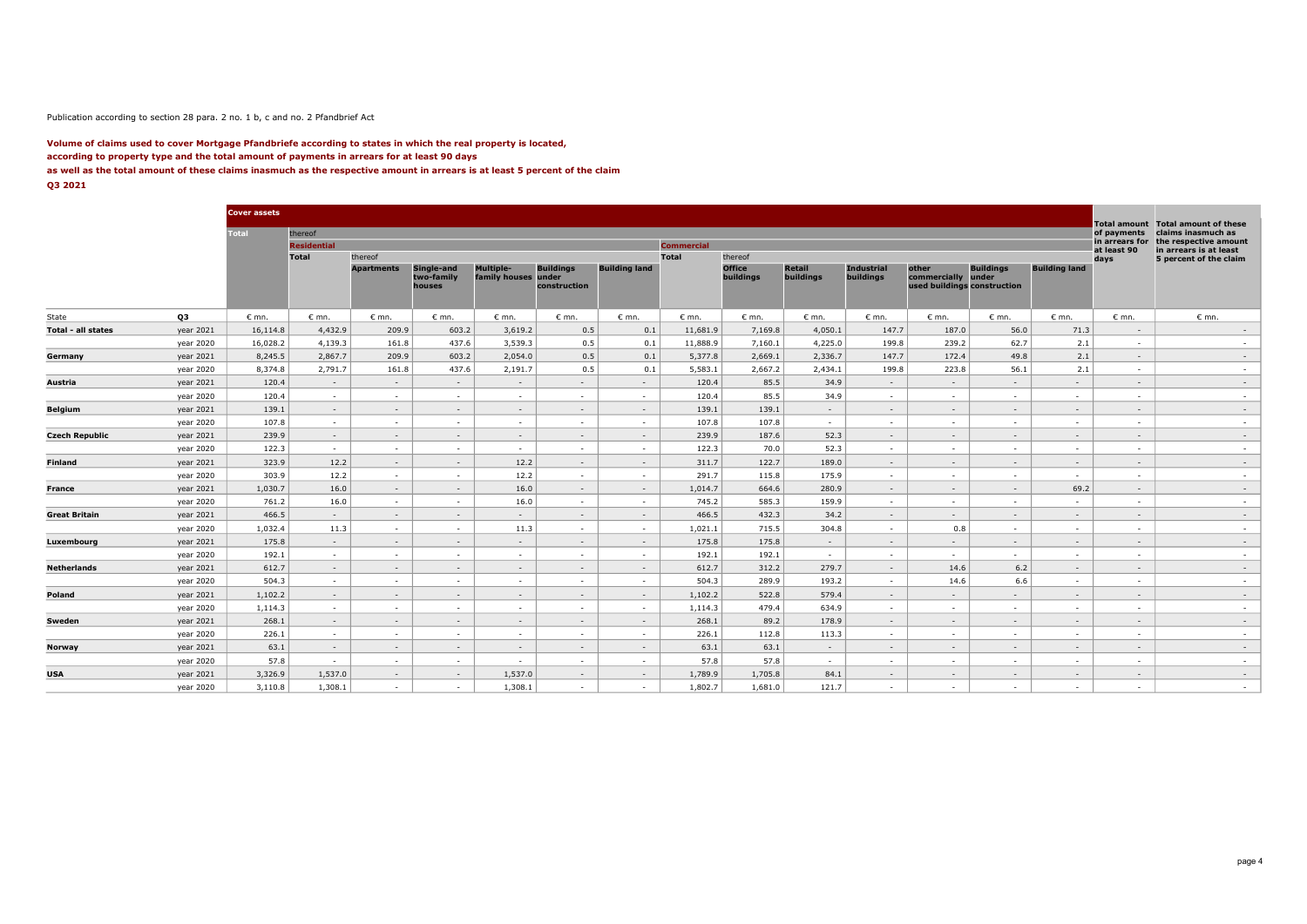## Publication according to section 28 para. 3 no. 2 Pfandbrief Act

### **Volume of claims used to cover Public Pfandbriefe**

## **Q3 2021**

|                      |           | <b>Cover assets</b> |                                                                                       |                 |                                |                      |                          |                    |                         |                          |                          |
|----------------------|-----------|---------------------|---------------------------------------------------------------------------------------|-----------------|--------------------------------|----------------------|--------------------------|--------------------|-------------------------|--------------------------|--------------------------|
|                      |           | <b>Total</b>        |                                                                                       | thereof owed by |                                |                      |                          | thereof granted by |                         |                          |                          |
|                      |           |                     | in the total included claims<br>which are granted for reasons<br>of promoting exports | <b>State</b>    | <b>Regional</b><br>authorities | Local<br>authorities | Other debtors            | <b>State</b>       | Regional<br>authorities | Local<br>authorities     | <b>Other debtors</b>     |
| State                | Q3        | $\epsilon$ mn.      | $\epsilon$ mn.                                                                        | $\epsilon$ mn.  | $\epsilon$ mn.                 | $\epsilon$ mn.       | $\epsilon$ mn.           | $\epsilon$ mn.     | $\epsilon$ mn.          | $\epsilon$ mn.           | $\epsilon$ mn.           |
| Total - all states   | year 2021 | 32,513.6            | 888.3                                                                                 | 109.9           | 10,176.7                       | 12,880.5             | 4,487.9                  | 909.0              | 2,142.3                 | 1,705.5                  | 101.8                    |
|                      | year 2020 | 32,856.3            | 933.3                                                                                 | 109.9           | 10,786.7                       | 12,976.0             | 4,505.7                  | 934.4              | 1,569.4                 | 1,858.1                  | 116.1                    |
| Germany              | year 2021 | 30,236.3            | 752.5                                                                                 | 51.1            | 9,952.9                        | 12,682.3             | 4,459.0                  | 773.2              | 1,364.6                 | 851.4                    | 101.8                    |
|                      | year 2020 | 30,384.7            | 771.9                                                                                 | 51.1            | 10,532.6                       | 12,751.4             | 4,475.9                  | 773.0              | 754.4                   | 930.2                    | 116.1                    |
| Austria              | year 2021 | 806.4               | 2.4                                                                                   | 58.8            | $\sim$                         | $\sim$               | $\sim$                   | 2.4                | 745.2                   | $\sim$                   | $\sim$                   |
|                      | year 2020 | 852.3               | 2.8                                                                                   | 58.8            | $\sim$                         | $\sim$               | $\sim$                   | 2.8                | 790.7                   | $\sim$                   | $\sim$                   |
| <b>Belgium</b>       | year 2021 | 817.2               | $\sim$                                                                                | $\sim$          | $\sim$                         | $\sim$               | 0.9                      | $\sim$             | 12.2                    | 804.1                    | $\sim$                   |
|                      | year 2020 | 877.9               | $\sim$                                                                                | $\sim$          | $\sim$                         | $\sim$               | $\sim$                   | $\sim$             | $\sim$                  | 877.9                    | $\sim$                   |
| <b>Denmark</b>       | year 2021 | 33.1                | 33.1                                                                                  | $\sim$          | $\overline{\phantom{a}}$       | $\sim$               | $\sim$                   | 33.1               | $\sim$                  | $\overline{\phantom{a}}$ | $\sim$                   |
|                      | year 2020 | 8.9                 | 8.9                                                                                   | $\sim$          | $\sim$                         | $\sim$               | $\overline{\phantom{a}}$ | 8.9                | $\sim$                  | $\sim$                   | $\sim$                   |
| <b>Finland</b>       | year 2021 | 20.0                | $\sim$                                                                                | $\sim$          | $\sim$                         | 20.0                 | $\sim$                   | $\sim$             | $\sim$                  | $\sim$                   | $\sim$                   |
|                      | year 2020 | 20.5                | $\sim$                                                                                | $\sim$          | $\sim$                         | 20.5                 | $\sim$                   | $\sim$             | $\sim$                  | $\sim$                   | $\sim$                   |
| <b>France</b>        | year 2021 | 358.0               | 19.0                                                                                  | $\sim$          | 164.8                          | 146.2                | 28.0                     | 19.0               | $\sim$                  | $\sim$                   | $\sim$                   |
|                      | year 2020 | 405.6               | 17.0                                                                                  | $\sim$          | 187.8                          | 171.0                | 29.8                     | 17.0               | $\sim$                  | $\sim$                   | $\sim$                   |
| <b>Great Britain</b> | year 2021 | $\sim$              | $\sim$                                                                                | $\sim$          | $\sim$                         | $\sim$               | $\sim$                   | $\sim$             | $\sim$                  | $\overline{\phantom{a}}$ | $\overline{\phantom{a}}$ |
|                      | year 2020 | 130.6               | 130.6                                                                                 | $\sim$          | $\sim$                         | $\sim$               | $\sim$                   | 130.6              | $\sim$                  | $\sim$                   | $\sim$                   |
| Luxembourg           | year 2021 | 1.1                 | 1.1                                                                                   | $\sim$          | $\sim$                         | $\sim$               | $\sim$                   | 1.1                | $\sim$                  | $\sim$                   | $\sim$                   |
|                      | year 2020 | 2.1                 | 2.1                                                                                   | $\sim$          | $\sim$                         | $\sim$               | $\sim$                   | 2.1                | $\sim$                  | $\sim$                   | $\sim$                   |
| Portugal             | year 2021 | 50.0                | $\sim$                                                                                | $\sim$          | $\sim$                         | $\sim$               | $\sim$                   | $\sim$             | $\sim$                  | 50.0                     | $\sim$                   |
|                      | year 2020 | 50.0                | $\sim$                                                                                | $\sim$          | $\sim$                         | $\sim$               | $\sim$                   | $\sim$             | $\sim$                  | 50.0                     | $\sim$                   |
| <b>Spain</b>         | year 2021 | 65.1                | $\sim$                                                                                | $\sim$          | 12.8                           | 32.0                 | $\sim$                   | $\sim$             | 20.3                    | $\sim$                   | $\sim$                   |
|                      | year 2020 | 77.4                | $\sim$                                                                                | $\sim$          | 20.0                           | 33.1                 | $\sim$                   | $\sim$             | 24.3                    | $\sim$                   | $\sim$                   |
| Sweden               | year 2021 | 27.7                | 27.7                                                                                  | $\sim$          | $\sim$                         | $\sim$               | $\sim$                   | 27.7               | $\sim$                  | $\sim$                   | $\sim$                   |
|                      | year 2020 | $\sim$              | $\sim$                                                                                | $\sim$          | $\sim$                         | $\sim$               | $\overline{\phantom{a}}$ | $\sim$             | $\sim$                  | $\sim$                   | $\sim$                   |
| Switzerland          | year 2021 | 98.7                | 52.5                                                                                  | $\sim$          | 46.2                           | $\sim$               | $\sim$                   | 52.5               | $\sim$                  | $\sim$                   | $\sim$                   |
|                      | year 2020 | 46.3                | $\sim$                                                                                | $\sim$          | 46.3                           | $\sim$               | $\sim$                   | $\sim$             | $\sim$                  | $\sim$                   | $\sim$                   |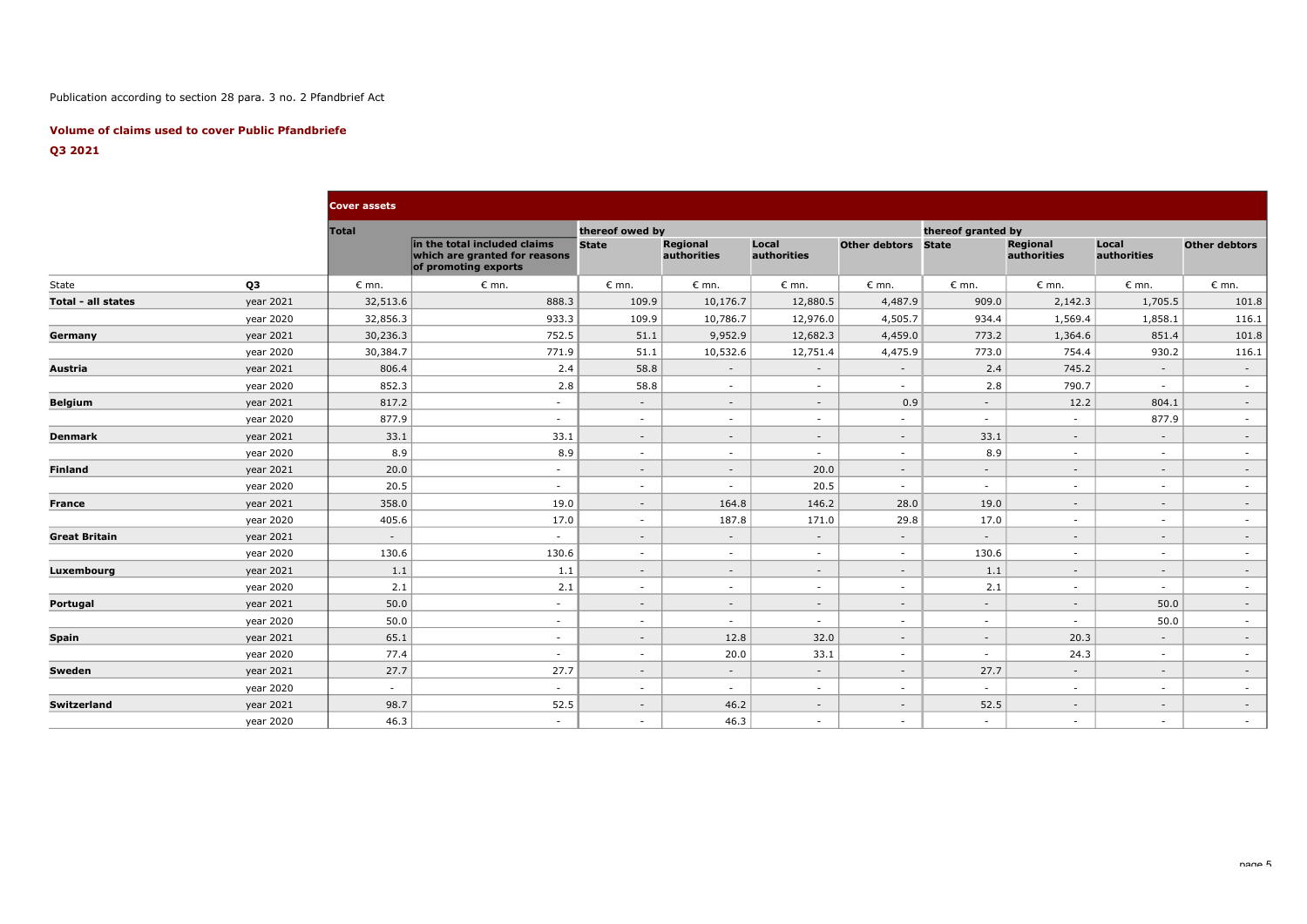#### Publication according to section 28 para. 3 no. 3 Pfandbrief Act

**Total amount of payments in arrears for at least 90 days as well as the total amount of these claims inasmuch as the respective amount in arrears is at least 5 percent of the claim Q3 2021**

|                           |           |                          |                          | Amount of claims in arrears for at least 90 days |                          |                          | Total amount of these claims inasmuch as the respectiveamount in arrears is at<br>least 5 % of the claim |                          |                          |                          |                          |  |
|---------------------------|-----------|--------------------------|--------------------------|--------------------------------------------------|--------------------------|--------------------------|----------------------------------------------------------------------------------------------------------|--------------------------|--------------------------|--------------------------|--------------------------|--|
|                           |           | <b>Total</b>             | thereof                  |                                                  |                          |                          | Total                                                                                                    | thereof                  |                          |                          |                          |  |
|                           |           |                          | <b>State</b>             | Regional<br>authorities                          | Local<br>authorities     | <b>Other debtors</b>     |                                                                                                          | <b>State</b>             | Regional<br>authorities  | Local<br>authorities     | Other debtors            |  |
| State                     | Q3        | $\epsilon$ mn.           | $\epsilon$ mn.           | $\epsilon$ mn.                                   | $\epsilon$ mn.           | $\epsilon$ mn.           | $\epsilon$ mn.                                                                                           | $\epsilon$ mn.           | $\epsilon$ mn.           | $\varepsilon$ mn.        | $\epsilon$ mn.           |  |
| <b>Total - all states</b> | year 2021 | $\overline{\phantom{a}}$ | $\overline{\phantom{a}}$ | $\overline{\phantom{a}}$                         | $\overline{\phantom{a}}$ | $\overline{\phantom{a}}$ | $\overline{\phantom{a}}$                                                                                 | $\overline{\phantom{a}}$ | $\sim$                   | $\sim$                   | $\sim$                   |  |
|                           | year 2020 | $\sim$                   | $\sim$                   | $\sim$                                           | $\sim$                   | ٠                        | $\overline{\phantom{a}}$                                                                                 | $\sim$                   | $\sim$                   | ٠                        | $\overline{\phantom{a}}$ |  |
| Germany                   | year 2021 | $\overline{\phantom{a}}$ | $\sim$                   | $\overline{\phantom{a}}$                         | $\overline{\phantom{a}}$ | $\overline{\phantom{a}}$ | $\overline{\phantom{a}}$                                                                                 | $\overline{\phantom{a}}$ | $\overline{\phantom{a}}$ | $\overline{\phantom{a}}$ | $\overline{\phantom{a}}$ |  |
|                           | year 2020 | $\sim$                   | $\sim$                   | $\sim$                                           | $\sim$                   | $\overline{\phantom{a}}$ | $\sim$                                                                                                   | $\overline{\phantom{a}}$ | $\sim$                   | $\overline{\phantom{a}}$ | $\sim$                   |  |
| Austria                   | year 2021 | $\sim$                   | $\sim$                   | $\sim$                                           | $\overline{\phantom{a}}$ | $\overline{\phantom{a}}$ | $\overline{\phantom{a}}$                                                                                 | $\overline{\phantom{a}}$ | $\sim$                   | $\overline{\phantom{a}}$ | $\sim$                   |  |
|                           | year 2020 | $\sim$                   | $\sim$                   | $\sim$                                           | $\overline{\phantom{a}}$ | ٠                        | $\sim$                                                                                                   | $\overline{\phantom{a}}$ | $\sim$                   | ٠                        | $\sim$                   |  |
| <b>Belgium</b>            | year 2021 | $\sim$                   | $\sim$                   | $\sim$                                           | $\overline{\phantom{a}}$ | $\overline{\phantom{a}}$ | $\sim$                                                                                                   | $\overline{\phantom{0}}$ | $\sim$                   | $\overline{\phantom{a}}$ | $\sim$                   |  |
|                           | year 2020 | $\sim$                   | $\sim$                   | $\sim$                                           | $\sim$                   | $\overline{\phantom{a}}$ | $\sim$                                                                                                   | $\overline{\phantom{a}}$ | $\sim$                   | ٠                        | $\sim$                   |  |
| <b>Denmark</b>            | year 2021 | $\overline{\phantom{a}}$ | $\sim$                   | $\sim$                                           | $\overline{\phantom{a}}$ | $\overline{\phantom{a}}$ | $\overline{\phantom{a}}$                                                                                 | $\overline{\phantom{a}}$ | $\overline{\phantom{a}}$ | $\overline{\phantom{a}}$ | $\overline{\phantom{a}}$ |  |
|                           | year 2020 | $\sim$                   | $\sim$                   | $\sim$                                           | $\sim$                   | $\overline{\phantom{a}}$ | $\sim$                                                                                                   | $\overline{\phantom{a}}$ | $\sim$                   | $\overline{\phantom{a}}$ | $\sim$                   |  |
| <b>Finland</b>            | year 2021 | $\sim$                   | $\overline{\phantom{a}}$ | $\overline{\phantom{a}}$                         | $\overline{\phantom{a}}$ | $\overline{\phantom{a}}$ | $\overline{\phantom{a}}$                                                                                 | $\overline{\phantom{a}}$ | $\overline{\phantom{a}}$ | $\overline{\phantom{a}}$ | $\sim$                   |  |
|                           | year 2020 | $\sim$                   | $\overline{\phantom{a}}$ | $\sim$                                           | $\overline{\phantom{a}}$ | ٠                        | $\sim$                                                                                                   | $\sim$                   | $\sim$                   | ٠                        | $\overline{\phantom{a}}$ |  |
| <b>France</b>             | year 2021 | $\sim$                   | $\sim$                   | $\sim$                                           | $\sim$                   | $\overline{\phantom{a}}$ | $\overline{\phantom{a}}$                                                                                 | $\overline{\phantom{a}}$ | $\sim$                   | $\overline{\phantom{a}}$ | $\sim$                   |  |
|                           | year 2020 | $\sim$                   | $\overline{\phantom{a}}$ | $\sim$                                           | $\overline{\phantom{a}}$ | $\overline{\phantom{a}}$ | $\overline{\phantom{a}}$                                                                                 | $\overline{\phantom{a}}$ | $\overline{\phantom{a}}$ | $\overline{\phantom{a}}$ | $\sim$                   |  |
| <b>Great Britain</b>      | year 2021 | $\sim$                   | $\overline{\phantom{a}}$ | $\sim$                                           | $\overline{\phantom{a}}$ | $\overline{\phantom{a}}$ | $\overline{\phantom{a}}$                                                                                 | $\overline{\phantom{a}}$ | $\sim$                   | $\overline{\phantom{a}}$ | $\sim$                   |  |
|                           | year 2020 | $\sim$                   | $\sim$                   | $\sim$                                           | $\sim$                   | $\overline{\phantom{a}}$ | $\sim$                                                                                                   | $\sim$                   | $\sim$                   | $\overline{\phantom{a}}$ | $\sim$                   |  |
| Luxembourg                | year 2021 | $\sim$                   | $\overline{\phantom{a}}$ | $\overline{\phantom{a}}$                         | $\overline{\phantom{a}}$ | $\overline{\phantom{0}}$ | $\overline{\phantom{a}}$                                                                                 | $\overline{\phantom{a}}$ | $\overline{\phantom{a}}$ | $\overline{\phantom{a}}$ | $\sim$                   |  |
|                           | year 2020 | $\overline{\phantom{a}}$ | $\overline{\phantom{a}}$ | $\sim$                                           | $\overline{\phantom{a}}$ | $\overline{\phantom{0}}$ | $\overline{\phantom{a}}$                                                                                 | $\overline{\phantom{a}}$ | $\overline{\phantom{a}}$ | $\overline{\phantom{a}}$ | $\sim$                   |  |
| Portugal                  | year 2021 | $\overline{\phantom{a}}$ | $\overline{\phantom{a}}$ | $\sim$                                           | $\overline{\phantom{a}}$ | $\overline{\phantom{a}}$ | $\sim$                                                                                                   | $\overline{\phantom{a}}$ | $\sim$                   | $\overline{\phantom{a}}$ | $\sim$                   |  |
|                           | year 2020 | $\sim$                   | $\overline{\phantom{a}}$ | $\sim$                                           | $\sim$                   | ٠                        | $\sim$                                                                                                   | $\overline{\phantom{a}}$ | $\sim$                   | $\overline{\phantom{a}}$ | $\overline{\phantom{a}}$ |  |
| Spain                     | year 2021 | $\overline{\phantom{a}}$ | $\overline{\phantom{a}}$ | $\overline{\phantom{a}}$                         | $\overline{\phantom{a}}$ | $\overline{\phantom{a}}$ | $\overline{\phantom{a}}$                                                                                 | $\overline{\phantom{a}}$ | $\overline{\phantom{a}}$ | $\overline{\phantom{a}}$ | $\sim$                   |  |
|                           | year 2020 | $\sim$                   | $\sim$                   | $\sim$                                           | $\sim$                   | $\overline{\phantom{a}}$ | $\sim$                                                                                                   | $\sim$                   | $\sim$                   | $\overline{\phantom{a}}$ | $\sim$                   |  |
| Sweden                    | year 2021 | $\sim$                   | $\overline{\phantom{a}}$ | $\sim$                                           | $\overline{\phantom{a}}$ | $\overline{\phantom{a}}$ | $\overline{\phantom{a}}$                                                                                 | $\overline{\phantom{a}}$ | $\sim$                   | $\overline{\phantom{a}}$ | $\sim$                   |  |
|                           | year 2020 | $\overline{\phantom{a}}$ | $\overline{\phantom{a}}$ | $\overline{\phantom{a}}$                         | $\sim$                   | ٠                        | $\sim$                                                                                                   | $\sim$                   | $\sim$                   |                          | $\sim$                   |  |
| <b>Switzerland</b>        | year 2021 | $\sim$                   | $\overline{\phantom{a}}$ | $\sim$                                           | $\overline{\phantom{a}}$ | $\overline{\phantom{a}}$ | $\sim$                                                                                                   | $\overline{\phantom{a}}$ | $\sim$                   | $\overline{\phantom{a}}$ | $\sim$                   |  |
|                           | year 2020 | $\overline{\phantom{a}}$ | $\overline{\phantom{a}}$ | $\sim$                                           | $\overline{\phantom{a}}$ | $\overline{\phantom{a}}$ | $\sim$                                                                                                   | $\sim$                   | $\overline{\phantom{a}}$ | $\overline{\phantom{a}}$ | $\sim$                   |  |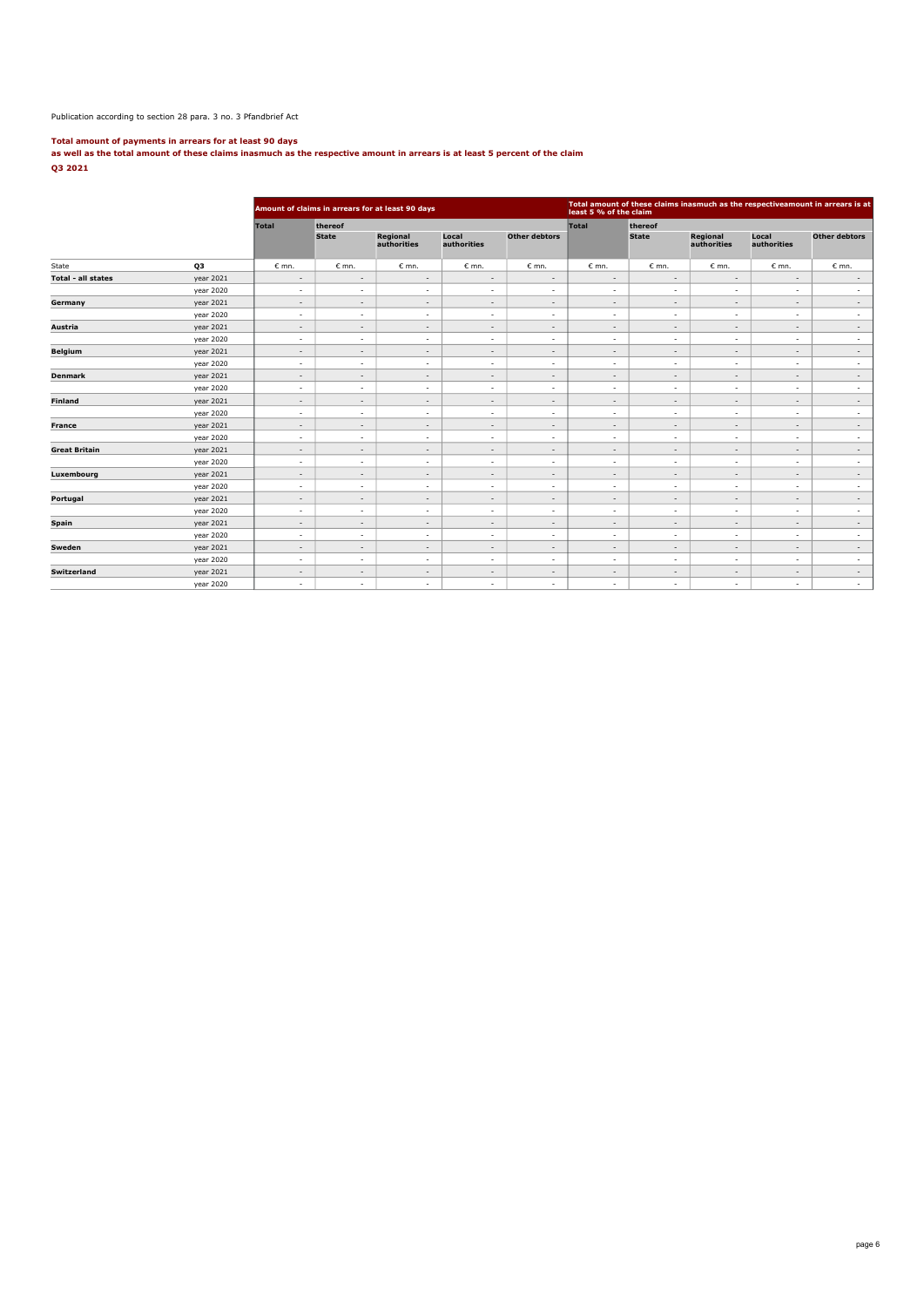Publication according to section 28 para. 1 nos. 4, 5 and 6 Pfandbrief Act

## **Further cover assets - in detail for Mortgage Pfandbriefe Q3 2021**

|                    |           |                   |                                                                 |                                                 | Further cover assets for Mortgage Pfandbriefe according to section 19 para. 1 nos. 1, 2 and 3 Pfandbrief Act |                                                 |  |
|--------------------|-----------|-------------------|-----------------------------------------------------------------|-------------------------------------------------|--------------------------------------------------------------------------------------------------------------|-------------------------------------------------|--|
|                    |           | <b>Total</b>      | thereof                                                         |                                                 |                                                                                                              |                                                 |  |
|                    |           |                   | equalization claims<br>according to<br>section 19 para. 1 no. 1 | claims according to<br>section 19 para. 1 no. 2 |                                                                                                              | claims according to<br>section 19 para. 1 no. 3 |  |
|                    |           |                   |                                                                 | <b>loverall</b>                                 | thereof                                                                                                      |                                                 |  |
|                    |           |                   |                                                                 |                                                 | <b>Covered Bonds</b><br>according to Article 129<br><b>Regulation (EU)</b><br>Nr. 575/2013                   |                                                 |  |
| <b>State</b>       | QЗ        | $\varepsilon$ mn. | $\epsilon$ mn.                                                  | $\epsilon$ mn.                                  | $\epsilon$ mn.                                                                                               | $\epsilon$ mn.                                  |  |
| Total - all states | Jahr 2021 | 1,498.1           | $\overline{\phantom{m}}$                                        | 90.0                                            | $\overline{\phantom{a}}$                                                                                     | 1,408.1                                         |  |
|                    | Jahr 2020 | 1,600.8           | ٠                                                               | ٠                                               | ٠                                                                                                            | 1,600.8                                         |  |
| Germany            | Jahr 2021 | 1,233.1           | $\overline{\phantom{a}}$                                        | $\overline{\phantom{a}}$                        | $\overline{\phantom{a}}$                                                                                     | 1,233.1                                         |  |
|                    | Jahr 2020 | 1,500.8           | ٠                                                               | $\overline{\phantom{a}}$                        | ٠                                                                                                            | 1,500.8                                         |  |
| Austria            | Jahr 2021 | 90.0              | $\overline{\phantom{a}}$                                        | 90.0                                            | $\overline{\phantom{a}}$                                                                                     | $\overline{\phantom{a}}$                        |  |
|                    | Jahr 2020 |                   |                                                                 |                                                 |                                                                                                              |                                                 |  |
| France             | Jahr 2021 | 100.0             | $\overline{\phantom{a}}$                                        | $\overline{\phantom{a}}$                        | $\overline{\phantom{a}}$                                                                                     | 100.0                                           |  |
|                    | Jahr 2020 | 100.0             | ٠                                                               | ٠                                               | ٠                                                                                                            | 100.0                                           |  |
| Luxembourg         | Jahr 2021 | 75.0              | $\overline{\phantom{a}}$                                        | $\overline{\phantom{a}}$                        | $\overline{\phantom{a}}$                                                                                     | 75.0                                            |  |
|                    | Jahr 2020 |                   |                                                                 |                                                 |                                                                                                              |                                                 |  |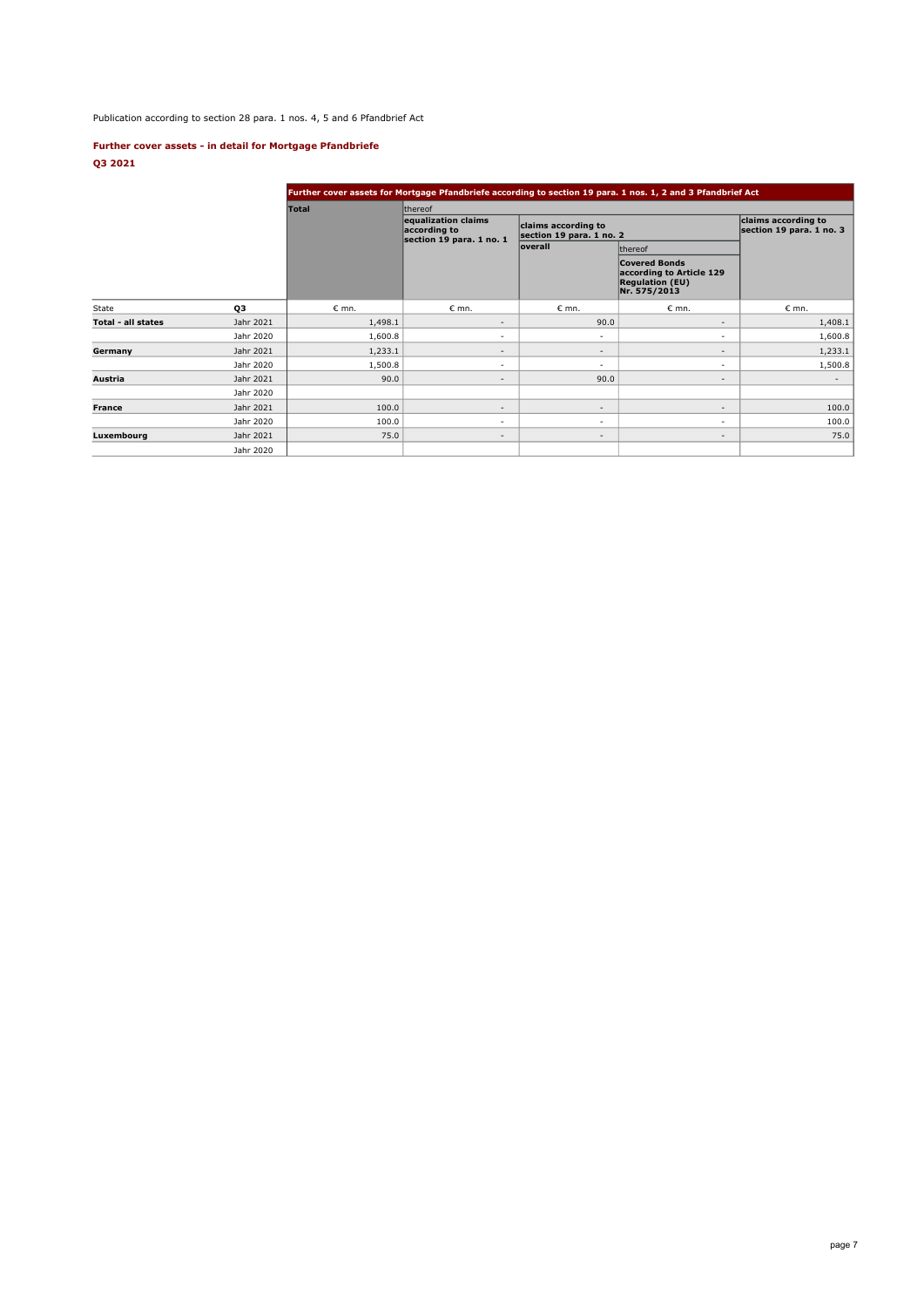# Publication according to section 28 para. 1 nos. 4 and 5 Pfandbrief Act

## **Further cover assets - in detail for Public Pfandbriefe**

**Q3 2021**

|                    |           | Further cover assets for Public Pfandbriefe according to section 20 para. 2 nos. 1 and 2 Pfandbrief Act |                                                                 |                                                 |                                                                                            |  |  |  |  |  |
|--------------------|-----------|---------------------------------------------------------------------------------------------------------|-----------------------------------------------------------------|-------------------------------------------------|--------------------------------------------------------------------------------------------|--|--|--|--|--|
|                    |           | <b>Total</b>                                                                                            | thereof                                                         |                                                 |                                                                                            |  |  |  |  |  |
|                    |           |                                                                                                         | equalization claims<br>according to<br>section 20 para. 2 no. 1 | claims according to<br>section 20 para. 2 no. 2 |                                                                                            |  |  |  |  |  |
|                    |           |                                                                                                         |                                                                 | <b>loverall</b>                                 | <b>Ithereof</b>                                                                            |  |  |  |  |  |
|                    |           |                                                                                                         |                                                                 |                                                 | <b>Covered Bonds</b><br>according to Article 129<br><b>Regulation (EU)</b><br>Nr. 575/2013 |  |  |  |  |  |
| State              | 03        | $\epsilon$ mn.                                                                                          | $\epsilon$ mn.                                                  | $\epsilon$ mn.                                  | $\epsilon$ mn.                                                                             |  |  |  |  |  |
| Total - all states | Jahr 2021 | 29.0                                                                                                    | $\overline{\phantom{a}}$                                        | $\overline{\phantom{a}}$                        |                                                                                            |  |  |  |  |  |
|                    | Jahr 2020 | 137.5                                                                                                   | ۰.                                                              | 137.5                                           |                                                                                            |  |  |  |  |  |
| Germany            | Jahr 2021 | 29.0                                                                                                    | $\overline{\phantom{a}}$                                        | $\overline{\phantom{a}}$                        |                                                                                            |  |  |  |  |  |
|                    | Jahr 2020 | 137.5                                                                                                   | ۰                                                               | 137.5                                           |                                                                                            |  |  |  |  |  |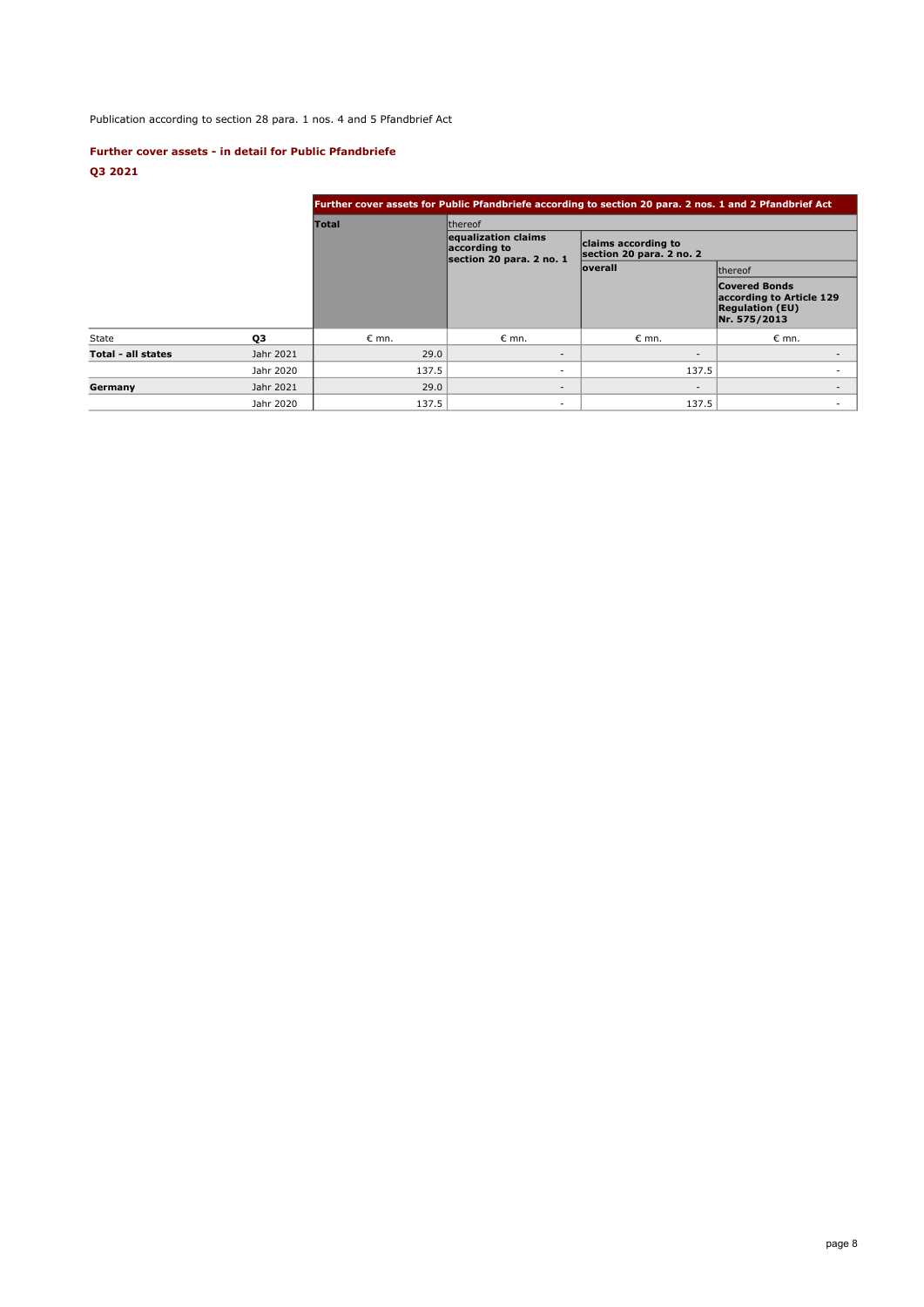Publication according to section 28 para. 1 nos.7, 8, 9, 10 and 11 Pfandbrief Act and section 28 para. 2 no. 3 Pfandbrief Act

# **Key figures about outstanding Pfandbriefe and Cover Pool Q3 2021**

# **Mortgage Pfandbriefe**

|                                                                                                                                        |                   | Q3 2021                  | 03 2020                  |
|----------------------------------------------------------------------------------------------------------------------------------------|-------------------|--------------------------|--------------------------|
| Outstanding Pfandbriefe                                                                                                                | $(E \text{ mn.})$ | 8,340.7                  | 12,142.1                 |
| thereof percentage share of fixed-rate Pfandbriefe<br>section 28 para. 1 no. 9                                                         | $\frac{0}{0}$     | 90.9                     | 82.3                     |
| Cover Pool                                                                                                                             | $(E \text{ mn.})$ | 17,612.9                 | 17,629.0                 |
| thereof total amount of the claims<br>which exceed the limits laid down in § 13 para. 1<br>section 28 para. 1 no. 7                    | $(E \text{ mn.})$ |                          |                          |
| thereof total amount of the claims<br>which exceed the percentage threshold laid down in § 19 para 1 no. 2<br>section 28 para. 1 no. 8 | $(E \text{ mn.})$ |                          |                          |
| thereof total amount of the claims<br>which exceed the percentage threshold laid down in § 19 para 1 no. 3<br>section 28 para. 1 no. 8 | $(E \text{ mn.})$ |                          |                          |
| thereof percentage share of fixed-rate cover assets<br>section 28 para. 1 no. 9                                                        | $\%$              | 62.8                     | 61.0                     |
| Net present value pursuant to                                                                                                          | CAD               |                          |                          |
| § 6 of the Pfandbrief Net Present Value Regulation<br>for each foreign currency in Euro                                                | <b>CHF</b>        | 12.9                     | 54.3                     |
|                                                                                                                                        | <b>CZK</b>        | $\overline{\phantom{a}}$ | $\overline{\phantom{m}}$ |
| section 28 para. 1 no. 10 (Net Total)                                                                                                  | <b>DKK</b>        |                          |                          |
|                                                                                                                                        | <b>GBP</b>        | 470.0                    | 1,078.8                  |
|                                                                                                                                        | <b>HKD</b>        |                          | ÷,                       |
|                                                                                                                                        | <b>JPY</b>        |                          |                          |
|                                                                                                                                        | <b>NOK</b>        | 65.2                     | 61.2                     |
|                                                                                                                                        | <b>SEK</b>        | 271.6                    | 228.0                    |
|                                                                                                                                        | <b>USD</b>        | 3,105.0                  | 2,249.3                  |
|                                                                                                                                        | <b>AUD</b>        |                          |                          |
| volume-weighted average of the maturity<br>that has passed since the loan was granted (seasoning)<br>section 28 para. 1 no. 11         | years             | 4.3                      | 4.2                      |
| average loan-to-value ratio, weighted using the mortgage lending<br><b>value</b><br>section 28 para. 2 no. 3                           | $\frac{0}{0}$     | 59.0                     | 59.0                     |
| average loan-to-value ratio, weighted using the market value                                                                           | $\%$              |                          |                          |